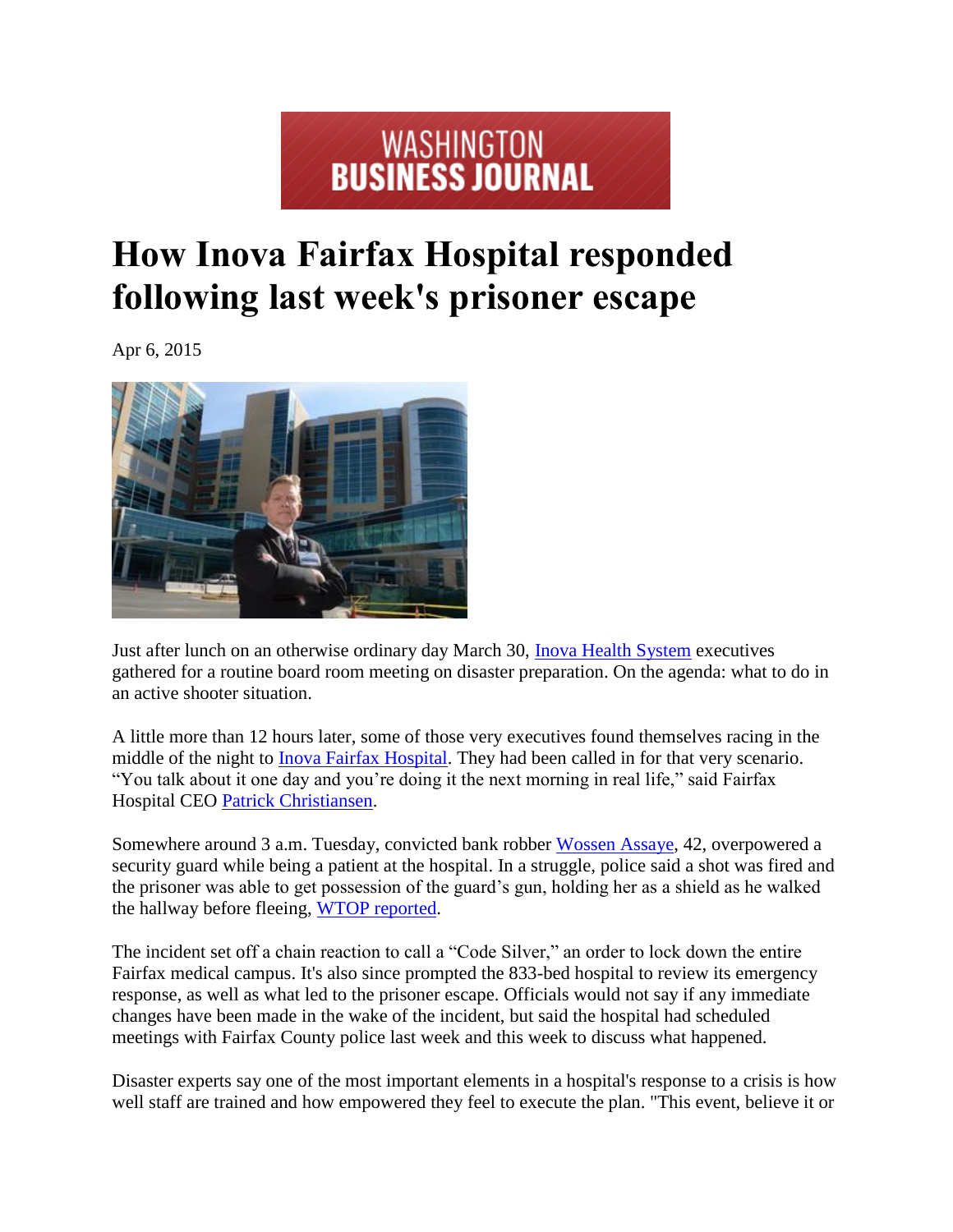not, is not unusual," said [Al Berman,](http://www.bizjournals.com/washington/search/results?q=Al%20Berman) president of the Disaster Recovery Institute International. The same week Assaye escaped custody, a prisoner escaped custody while being transported from a psychiatric hospital in New Orleans and another prisoner escaped from a Newark, New Jersey, hospital, Newsweek reported.

The most critical point of an emergency response — and where things often go wrong — is immediately after the incident, Berman said. "It breaks down at the beginning with notification." At Inova, officials said staff reacted quickly and according to plan in initiating the first "Code Silver" ever to occur at the hospital.

"It's almost immediate," Christiansen said. "We're not going to wait 15 minutes to try to get permission to activate it. If the call is made, we activate. Staff and patient safety is of the utmost priority. We want to get everybody secured, everybody out of the corridors and everybody protected. … We have given the liberty to our employees to be able to initiate."

By 3:05 a.m., phone calls were waking executives, including [Greg Brison,](http://www.bizjournals.com/washington/search/results?q=Greg%20Brison) the hospital's director of emergency management and security. The lockdown was announced over the intercom system by about 3:15 a.m., Brison said. A security perimeter was set up quickly by Fairfax County police restricting access to the hospital, allowing only those from the administrative suite to enter, he said. Police were sweeping the building. "We went into a hard lockdown," Brison said.

There were about 2,000 employees and 800 patients at the hospital at the time, he said.

Since the incident occurred overnight, the hospital was already in a controlled-access environment with exterior doors locked. But the lockdown required all staff, patients and visitors to stay where they were. "I don't want to go into too much of the security detail of how we do things within the hospital," Brison said. "But part of the plan is securing the patient, closing doors and whatnot, so if there's a perpetrator running through the building, we don't want there to be opportunities. We let the patients know what's going on. If we need to, we turn out lights, etc. We have an operational plan to do that. And it worked extremely well."

Christiansen said during the lockdown, hospital officials were in communication with hospital units that had any urgent medical needs. "All non-emergent needs that usually go on with a patient — say, if a patient needed a CT scan or an MRI — those were delayed," he said. "The only need that was justified, giving the security forces, the police forces and the caregivers [ability] to leave the unit, would have been an emergent need. None of those occurred during this time."

Officials said they meet emergency preparation guidelines set by [The Joint Commission,](http://www.bizjournals.com/profiles/company/us/dc/washington/the_joint_commission/2559618) which accredits and certifies hospitals, by giving employees "All Hazards" training at least once annually. That includes video training, with information specific to responding to shots fired in a health care system, which employees have been required to watch annually for the past three years. When Inova built its latest patient tower, it allowed emergency responders to use the facility for training before the hospital moved any patients into the facility.